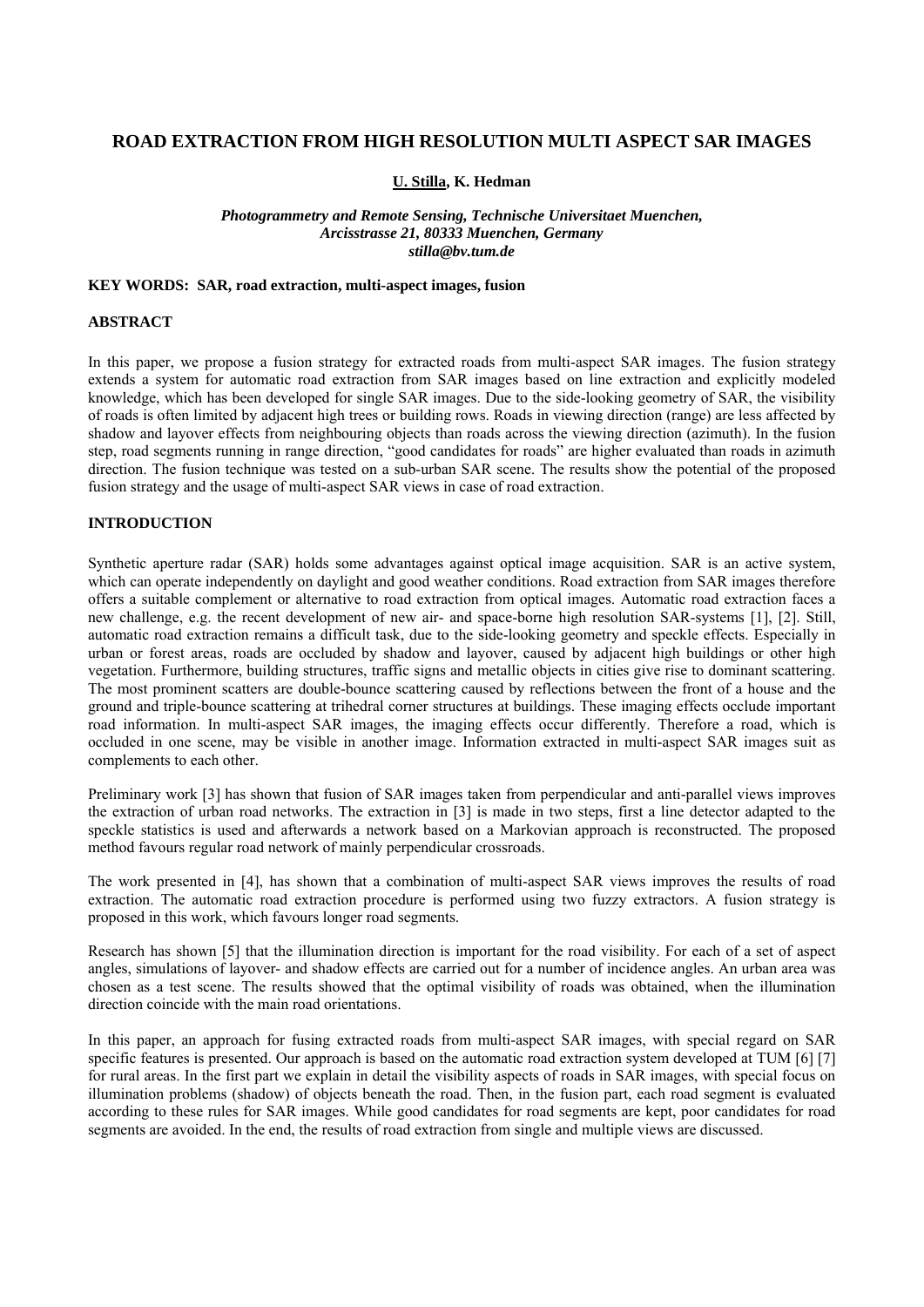### **ROAD VISIBILITY ANALYSIS**

Roads in SAR images appear as dark lines. The smooth surface of the road, behaves like a mirror, which totally reflects the signal. This leads to a low signal and homogeneous appearance of the road. In urban as well as rural areas, long stripe-like shadows occur frequently in SAR images. They results from shadow areas caused by the outer edge of a forest area or by a row of high trees or building. These are often the origin of false alarms and the problem is to differentiate between them and true roads. In forest areas, tree branches bending over the road give the road an irregular shape. The line extraction (see following chapter) applied in this work requires in most cases roads, which have at least one side clear from adjacent high objects. In the following part we will just consider roads surrounded by objects at one side.

The shadow effects are present at steep surfaces and depend on the incidence angle (off-nadir angle *θ*), the height of the target (*h*) and the slope of the target surface. The shadow of a tree row is depicted from the side (Figure 1a) and from above (Figure 1b). The shadow length perpendicular to the road  $(s_n)$  can be expressed as

$$
s_n = s \cdot \sin(\beta) = h \cot(\theta) \sin(\beta), \tag{1}
$$

where  $\beta$  is the angle between the range direction and the direction of the road. In this work,  $\beta$  is called the road visibility angle. For differentiation between road-like shadows parts and roads we introduce a maximum road visibility angle,  $\beta_{\text{max}}$ ;

$$
w + a > s_n \to \sin(\beta_{\text{max}}) < \frac{w + a}{h \cot(\theta)}, \cos(\theta) = \frac{H}{D_{SR}},
$$
 (2)

where H is the flight attitude and  $D_{SR}$  is the slant range distance. A road, which direction is within  $\beta_{max}$  is considered to be a road and not a shadow.



Figure 1. Shadow length of a row of trees a) Side view b) View from above

## **EXTRACTION AND FUSION OF ROADS FROM MULTI-ASPECT SAR IMAGES**

The extraction of roads from SAR images is performed with the TUM road extraction approach [6], which was originally designed for optical images with a ground pixel size of about 2m [7]. The first step of the road extraction consists of line extraction using Steger's differential geometry approach [8]. Results from the line extraction step are shown in Figure 3a. By applying explicit knowledge about roads, the line segments are evaluated according to their width, length, curvature, constant width, etc (see Figure 3b). The evaluation is visualised in different colours on the principle of a traffic light. Green responds to "good road candidates", whereas red represents the worst candidates. A weighted graph of evaluated road segments is constructed. In this step, more global characteristics such as functionality and topology of the roads are considered. For the extraction of roads from the graph supplementary road segments are introduced and seed points are defined. In our case, best-valued road segments serve as seed points. They are connected by an optimal path search through the graph. The roads extracted in one single view are presented in Figure 3c-d.

The roads extracted in each single view are fused together by the following iterative fusion strategy. Each road is split into segments and each segment is evaluated with respect to its road visibility angle. All segments are sorted according to its weight. The best-evaluated segment is chosen first and is added to the final result without any modification. Then,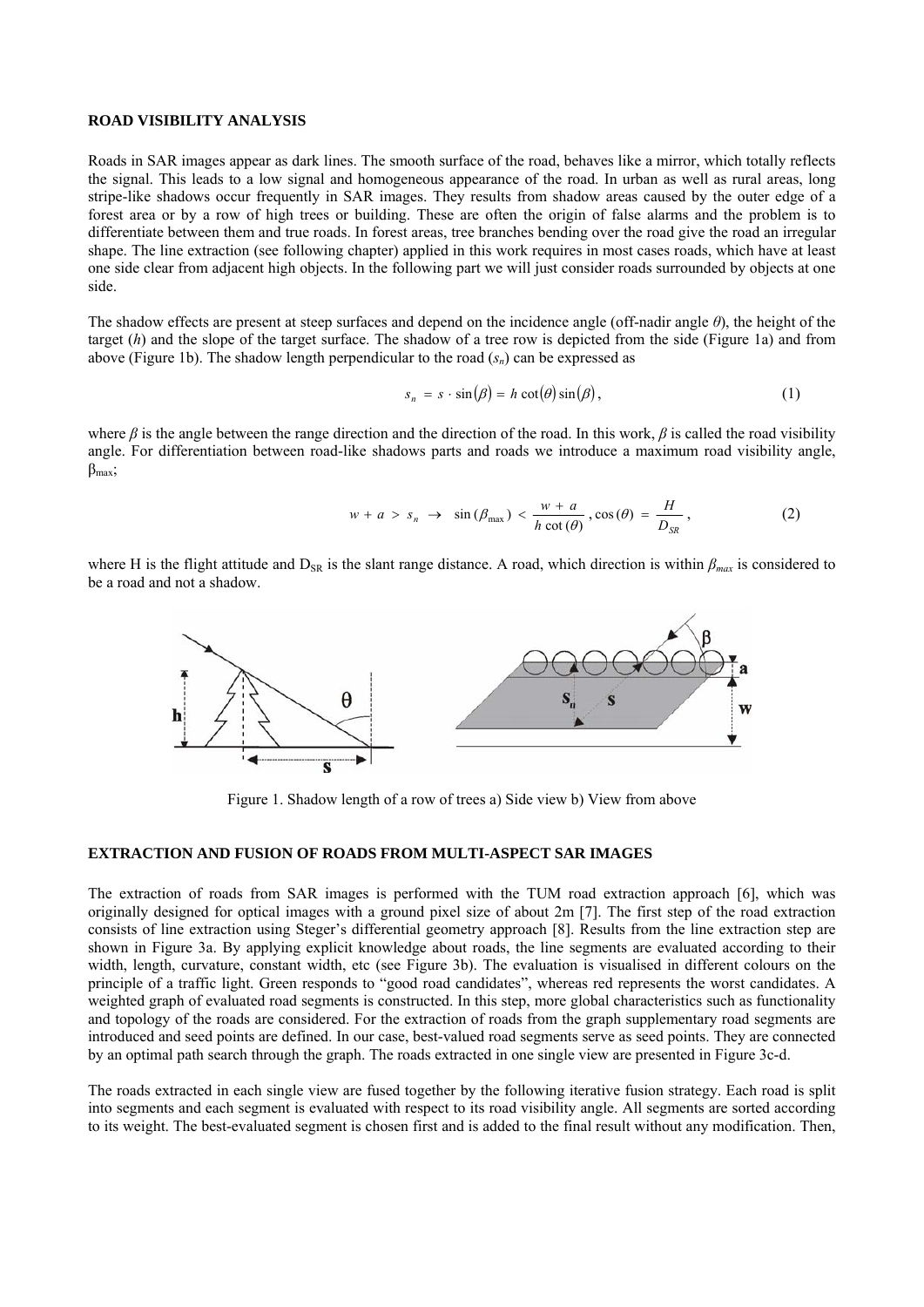all neighbouring segments are searched for. Those parts of the neighbouring segments which satisfy overlap and collinearity criteria (i.e. buffer width and direction difference) are assumed to be redundant extractions and are removed. The best-evaluated segment is divided into not-fused and fused parts to give the overlapping parts different weights compared to the non-overlapping parts, thereby accommodating the support provided by the redundant segments. Non-overlapping segments keep their previous evaluation. Also, lines with an all too much deviant direction according to the best-evaluated line remain in its original state.

Then, the segment yielding the second highest evaluation is chosen and processed with the same algorithm. The whole fusion process ends after all segments have been processed. Finally, intersections are generated by checking for segments crossing each other. A fusion example is described in Figure 2.



Figure 2. "Best-first" fusion a) Input: Line 1, 2, etc. are evaluated as best, second-best and third-best, respectively. b) Output: 1c is highest evaluated, while three lines are fused together; remaining parts of 2 and 3 keep their evaluation. Line 4 is not even considered due to its deviant direction with respect to line 1. The next step would be to fuse line 2 and 3. The buffer-width b is marked out in the figure.

Finally new roads based on the best-evaluated road segments (i.e. seed points) are generated. Only road segments that fulfil the following criteria are chosen as candidates for seed points;

- a road segment has to be detected at least twice
- or
- the direction of a road segment is within  $\beta_{max}$  (see Equation 2).



Figure 3. a) Line extraction results b) Evaluation of road segments c-e) Roads extracted in single SAR images viewed from the top, from the upper right corner and from the right. f) Results after fusion of extracted roads in Figure 3c-e.